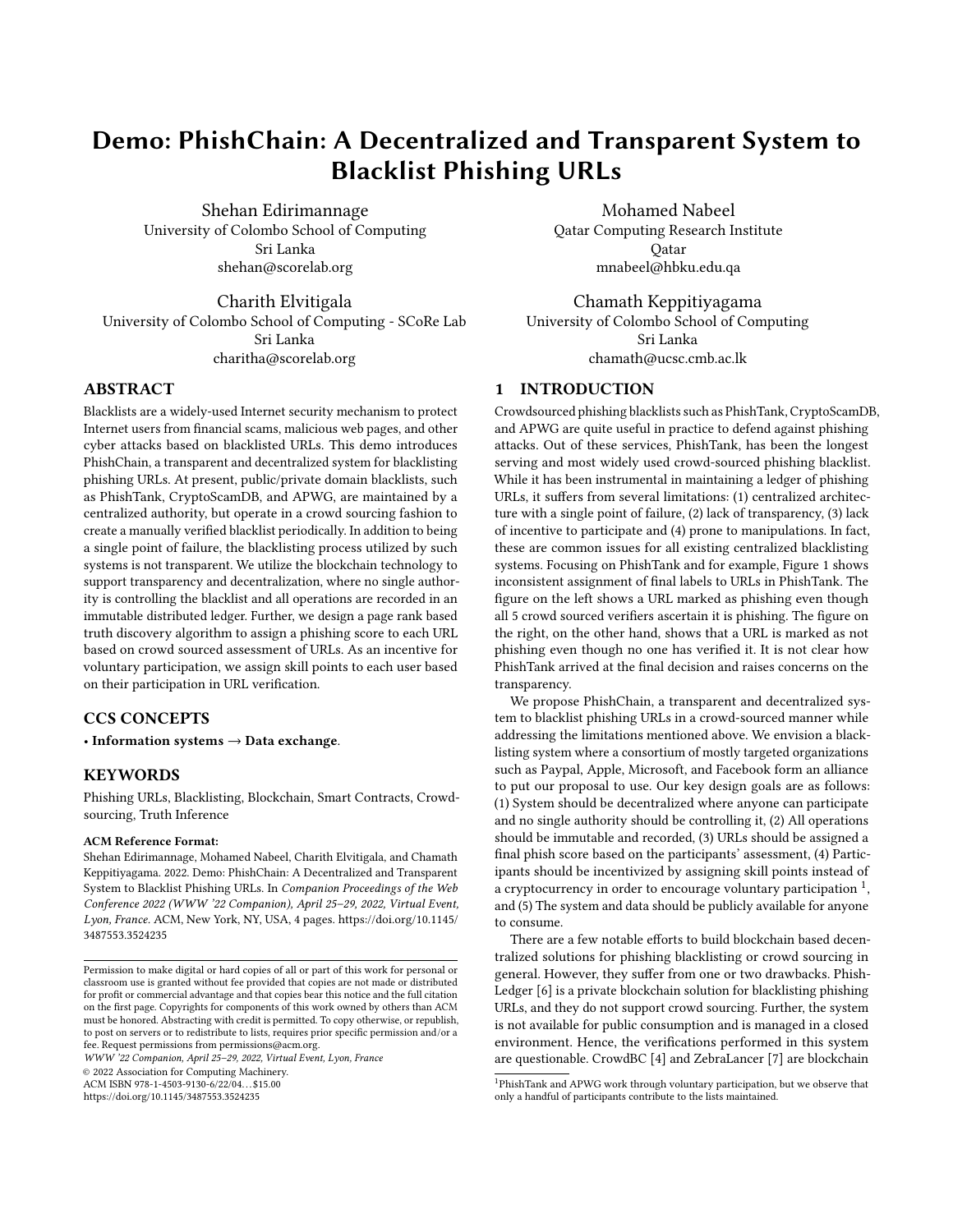#### WWW '22 Companion, April 25–29, 2022, Virtual Event, Lyon, France **Edirimannage and Nabeel et al.**

<span id="page-1-0"></span>



#### Figure 1: PhishTank inconsistent examples

based crowd sourcing systems, but they rely on a cryptocurrency to maintain the functionality.

Demonstration Scenarios: PhishChain is designed as the next generation decentralized phishing blacklisting system. We show the following three use cases. (1) URL verification, (2) URL detailed dashboard and transaction, and (3) URL verification graph and timeline along with the phish score and verifier skill points.

# 2 SYSTEM ARCHITECTURE

### 2.1 Overall System Design

Figure [2](#page-2-0) shows the overall system architecture. The key components in the system are blockchain network, smart contracts, truth discovery algorithm, and API services modules. The system supports three main functions in addition to user and system management functionality: (1) URL submission, (2) URL verification and (3) URL lookup.

Blockchain Network Module: Blockchain network is the backbone of the decentralized infrastructure. Each node in our blockchain network is either a validator or a normal node. A validator node validates every transaction whereas a normal node is a read-only participant. Note that the validation node only participate in the blockchain block verification process similar to committing data to the blockchain ledger, whereas the verifier participates in the URL verification process itself. Istanbul Byzantine Fault Tolerance is utilized as the consensus algorithm since our threat model assumes that there can be malicious participants. In order to meet our system goals, a consortium type blockchain system called, Quorum [\[1\]](#page-3-4), is employed as the blockchain network. Tessera [\[2\]](#page-3-5) is used to manage transactions of the Quorum network.

Smart Contract Module: The crowd source functionality is implemented using smart contracts (Solidity version 0.5.0). We categorize the smart contracts into three main groups: (1) user management, (2) URL management and (3) URL verification.

Truth Discovery Module: In our crowd sourcing environment, URL verifiers are the workers and the task is to assess if a URL is phishing or non phishing. Due to the varying degree of expertise and experience of verifiers, one cannot simply take, for example, the majority answer as the final phish score of a URL. Instead, a truth discovery algorithm which takes potentially conflicting

status for a URL and verifier information, and arrives at the final phish score, should be employed. We observe that existing truth discovery algorithms developed by the database community [\[5\]](#page-3-6) are performing poorly on our problem as these algorithms assume that the majority of the verifiers respond to each URL verification task, which is not true for verifying URLs. Our retrospective analysis of PhishTank URLs show that only a handful of verifiers verify a given URL even though there are thousands of them altogether. Hence, we design a new truth discovery algorithm by leveraging page ranking (PR) algorithm on verifier-verifier graph. We construct the verifier-verifier graph by using the "follower" relationship. We define verifier  $v_1$  follows  $v_2$  for a given URL if  $v_1$  verifies the URL before  $v_2$ . A directed edge from  $v_1$  to  $v_2$  is created in this case. The generated graph represent real world relationships among users which captures how users are following others and how they are being followed. Applying the page rank algorithm on top of this graph computes a rank, a real value number between 0 and 1, for each node (i.e. user), indicating how important it is with respect to the whole user population. It follows the intuition that, the more the number of followers are, the more recognition a user receive from its peers. We utilize the computed ranks to calculate the weighted voting score for each URL and assess if it is phishing or not.

Table [1](#page-2-1) shows how our algorithm outperforms in comparison to popular truth discovery algorithms on a real-world dataset obtained from PhishTank. We collect URLs submitted and verified in PhishTank from January  $1^{st}$  2020 to December 23<sup>rd</sup> 2020. The cleaned dataset contains 17,000 phishing URLs and 6,000 non phish-ing URLs<sup>[2](#page-1-1)</sup>. We scrape the additional information of each of these URLs to identify the verifiers and their order of verification. We use a balanced dataset of 6,000 URLs from each class for the evaluation

We use our PR based algorithm to assign skill points to verifiers as well as final phish score to URLs. The skill points of verifiers are computed based on the verifier reputation score returned by the truth discovery algorithm and the proportion of correctly labeled URLs. The phish score of a URL is computed with the weighted score of phishing and non phishing verifiers.

Note that in PhishChain system, we enforce transparency and consistency on the data by following the consensus algorithm. In

<span id="page-1-1"></span><sup>&</sup>lt;sup>2</sup>This dataset includes both consisted and non-consistent data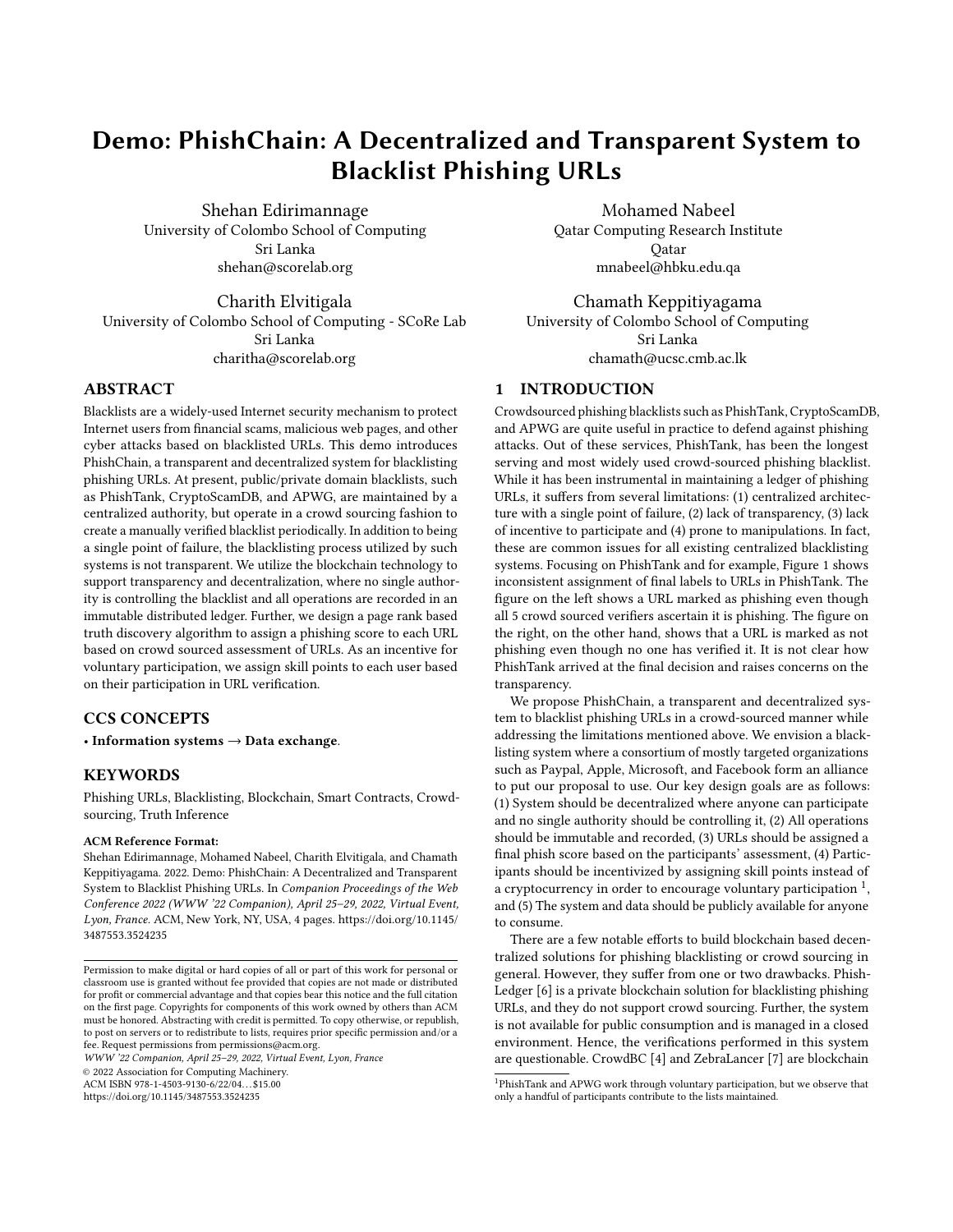<span id="page-2-0"></span>Demo: PhishChain: A Decentralized and Transparent System to Blacklist Phishing URLs WWW '22 Companion, April 25–29, 2022, Virtual Event, Lyon, France



# Figure 2: High Level System Design

other words, all the data related to URLs (URLs themselves, votes, status) on the blockchain is consistent and hardened from unauthorized modifications. While our system has a separate truth discovery server for URL verification due to the practical limitations in the Solidity framework utilized, as the algorithm and the data are publicly available and verifiable, any user can verify the results produced by the URL verification process is indeed correct.

<span id="page-2-1"></span>Table 1: Truth Discovery Algorithm Comparison

| Algorithm    | Acc.   | Prec.  | Rec.   |
|--------------|--------|--------|--------|
| Our Approach | 95.45% | 96.74% | 94.31% |
| ЕM           | 93.71% | 91.01% | 97.75% |
| GLAD         | 93.98% | 91.72% | 97.39% |

API Services Module: This module facilitates the communication with the blockchain network. The demo web application we build is a consumer of this API.

#### 3 DEMONSTRATION

In this section, we describe the main use cases of our system. We setup a consortium blockchain consisting of 7 validation nodes each possessing a copy of the blockchain ledger and participating in validating each transaction. In a real-world setup, these validation nodes are to be hosted by organizations mostly targeted by phishers (e.g. Paypal, Facebook, Microsoft) as such a system is in their best interest to defend against phishing attacks and a collective effort is likely to yield a significantly better blacklist compared to having individual systems.

# 3.1 URL Verification

Any user can sign up and participate in the process of submission and verification of URLs. Figure [3](#page-2-2) shows the UI for the verification of a given URL as phishing or not phishing. Once user submits their verdict, the validation nodes validate the transaction adhering to the consensus algorithm resulting the transaction shown in Figure [4.](#page-3-7) Once verified, if there are at least 3 votes for the URL, truth discovery model is invoked and assigns the ULR's calculated score where a positive score indicates that the URL is a phishing

<span id="page-2-2"></span>

Figure 3: UI for URL Verification

URL. Note that the users in here are real-world users with varying degree of domain expertise who may either submit URLs or verify whether the URL is phishing or not. Further, in order to limit the abuse of the system, PhishChain enforces that each URL submitted to the system should be accompanied with a valid email referring to the URL  $^3$  $^3$ .

# 3.2 URL Detailed Dashboard

Figure [5](#page-3-8) shows the details of the URL submitted by user 1, and it is verified by users 3 and 4 as phishing and users 2 and 5 as non phishing. The system assigns an overall final phishing score of 0.3452 based on PR based truth discovery algorithm. Since it is a positive value, the system concludes that the URL is a phishing URL at that point in time.

# 3.3 URL Verification Graph and Timeline

Figure [6](#page-3-9) and Figure [7](#page-3-10) show the verification graph and the timeline of verification respectively. Based on the participation in the system and the proportion of accurately labeled URLs, each user is assigned

<span id="page-2-3"></span><sup>&</sup>lt;sup>3</sup> Similar to existing blocklists, the goal of PhishChain to assess suspicious URLs found in likely phishing emails.